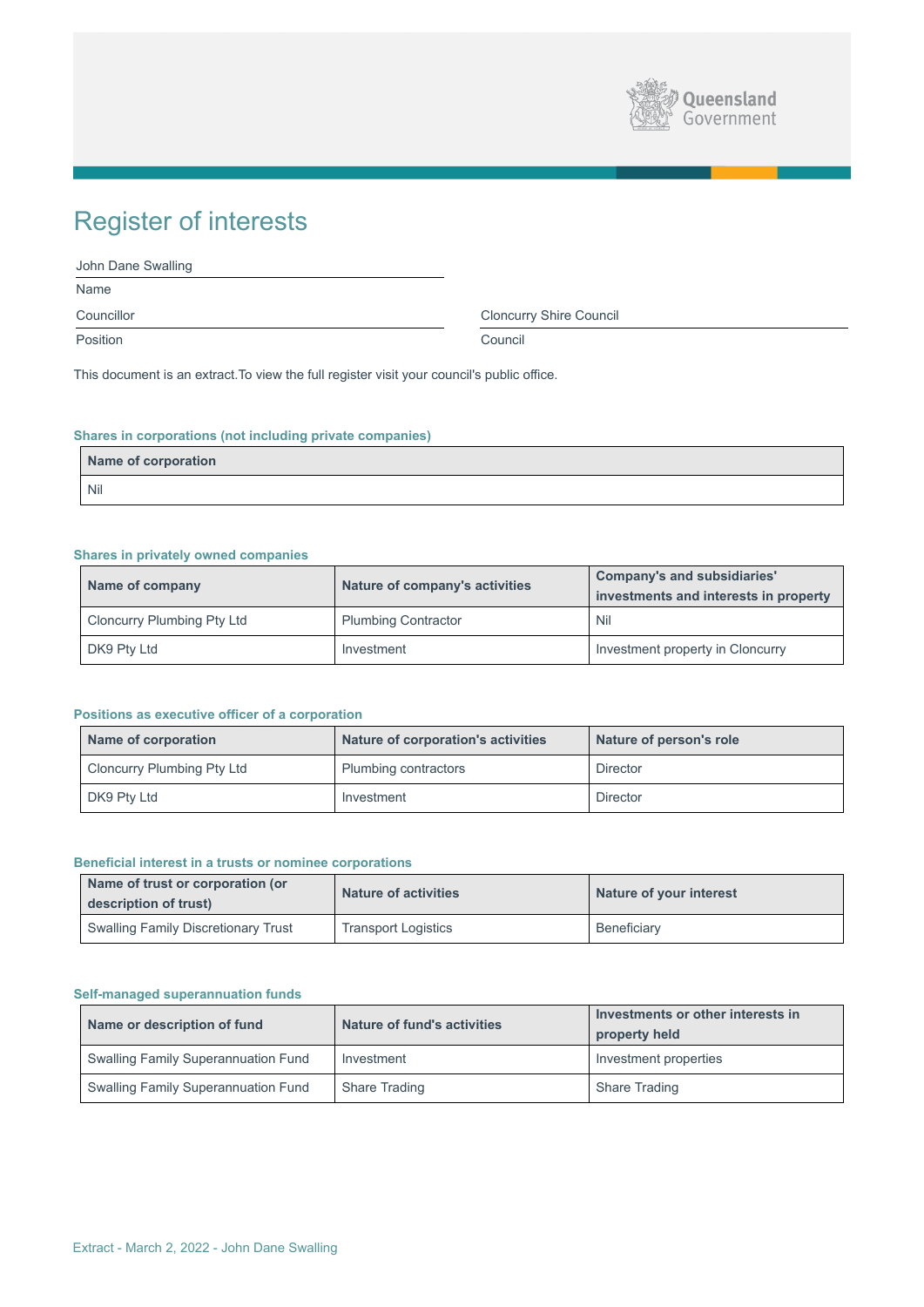

# **Trustee of family or business trusts**

| Name or description of trust | <b>Nature of trust's activities</b> | Name of each beneficiary or class of<br>beneficiary |
|------------------------------|-------------------------------------|-----------------------------------------------------|
| <b>Nil</b>                   |                                     |                                                     |

# **Partnerships or joint ventures**

| Name or description | <b>Nature of the activities</b> | Nature of interest (e.g.<br>owner) | Investments or interests in<br>property |
|---------------------|---------------------------------|------------------------------------|-----------------------------------------|
| <b>Nil</b>          |                                 |                                    |                                         |

# **Land (including houses, rentals and other properties)**

| <b>Suburb or locality of land</b> | <b>Approximate size</b> | <b>Purpose for which land is</b><br>used | Nature of interest (e.g.<br>owned, leased, rented) |
|-----------------------------------|-------------------------|------------------------------------------|----------------------------------------------------|
| Cloncurry                         | 2516.19 hectares        | Grazing                                  | Owner                                              |
| Cloncurry                         | 1120                    | Grazing                                  | Lessee                                             |
| Mount Isa                         | 800m2                   | Investment                               | Owned through Super Fund                           |
| Cloncurry                         | 809m2                   | Investment                               | Owner through Super Fund                           |
| Cloncurry                         | 809m2                   | Investment                               | Owned through Super Fund                           |
| Cloncurry                         | 800m2                   | Investment                               | Owned through Super Fund                           |
| Cloncurry                         | 2000m2                  | <b>Cloncurry Plumbing Head</b><br>Office | Lessee                                             |
| Cloncurry                         | 1012m2                  | Residential - vacant lot                 | Owned through Super Fund                           |

# **Liabilities more than \$10,000 (excluding department store and credit card accounts)**

| Type of liability        | Name of bank or creditor |
|--------------------------|--------------------------|
| <b>Agribusiness Loan</b> | National Australia Bank  |
| <b>Car Lease</b>         | <b>Toyota Finance</b>    |
| <b>Car Lease</b>         | <b>Toyota Finance</b>    |

#### **Debentures and similar investments**

| Name of corporation the investment is | <b>Nature of corporation's business</b> | <b>Nature of investment</b> |
|---------------------------------------|-----------------------------------------|-----------------------------|
| Nil                                   |                                         |                             |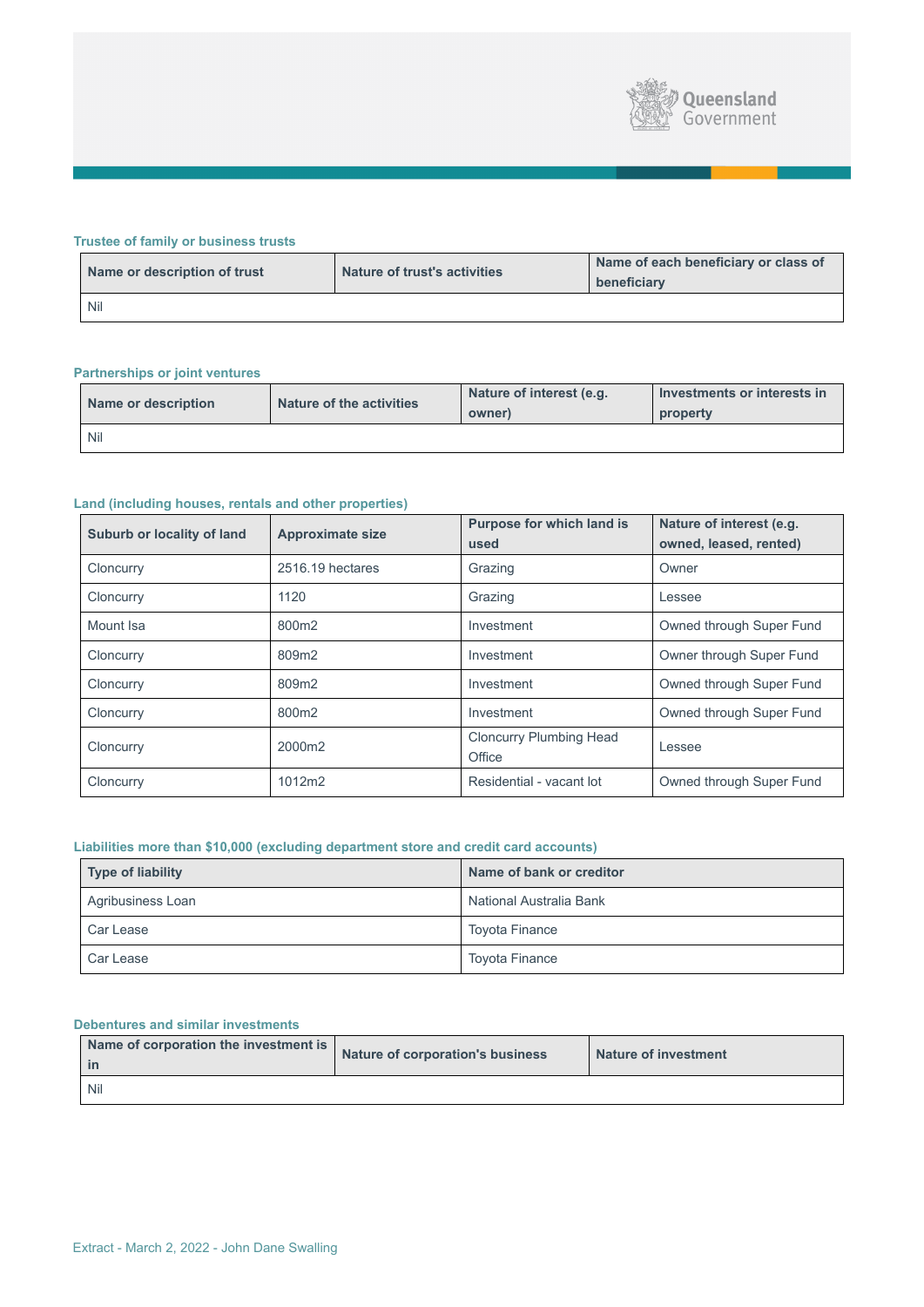

## **Savings and investment accounts held with financial institutions**

| Name of bank or institution | <b>Type of account</b>                   |
|-----------------------------|------------------------------------------|
| <b>Westpac Banking</b>      | <b>Business Account</b>                  |
| <b>Westpac Banking</b>      | <b>Savings Account</b>                   |
| <b>Westpac Banking</b>      | Self managed Superannuation Fund Account |
| National Australia Bank     | <b>Agribusiness Account</b>              |
| <b>Westpac Banking</b>      | <b>Election Campaign Account</b>         |

## **Gifts valued at \$500 or more, or multiple gifts totalling \$500 or more.**

| Name of donor | <b>Description of the gifts</b> |  |  |
|---------------|---------------------------------|--|--|
| Nil           |                                 |  |  |

#### **Sponsored travel or accommodation benefits**

| Name of person or source who contributed to your travel<br>or accommodation | Nature and purpose of the benefit received |  |
|-----------------------------------------------------------------------------|--------------------------------------------|--|
| <b>Nil</b>                                                                  |                                            |  |

## **Memberships of political parties, and trade or professional organisations**

| <b>Name of organisation</b>                           |
|-------------------------------------------------------|
| <b>Curry Merry Muster Festival Committee (member)</b> |
| <b>Cloncurry PCYC (member)</b>                        |
| Cloncurry Race Club (member)                          |
| <b>Cloncurry Shire Council Social Club (member)</b>   |

## **Positions as executive officer of an organisation**

| Name of organisation |  |  |  |
|----------------------|--|--|--|
| <b>IN 111</b>        |  |  |  |

Nil

# **Donations made to other people or organisations valued at \$500 or more, or multiple donations totalling \$500 or more**

| <b>Person or organisation</b>        |
|--------------------------------------|
| <b>Cloncurry Justice Association</b> |
| <b>Cloncurry Merry Muster</b>        |
| <b>Cloncurry Eagles</b>              |